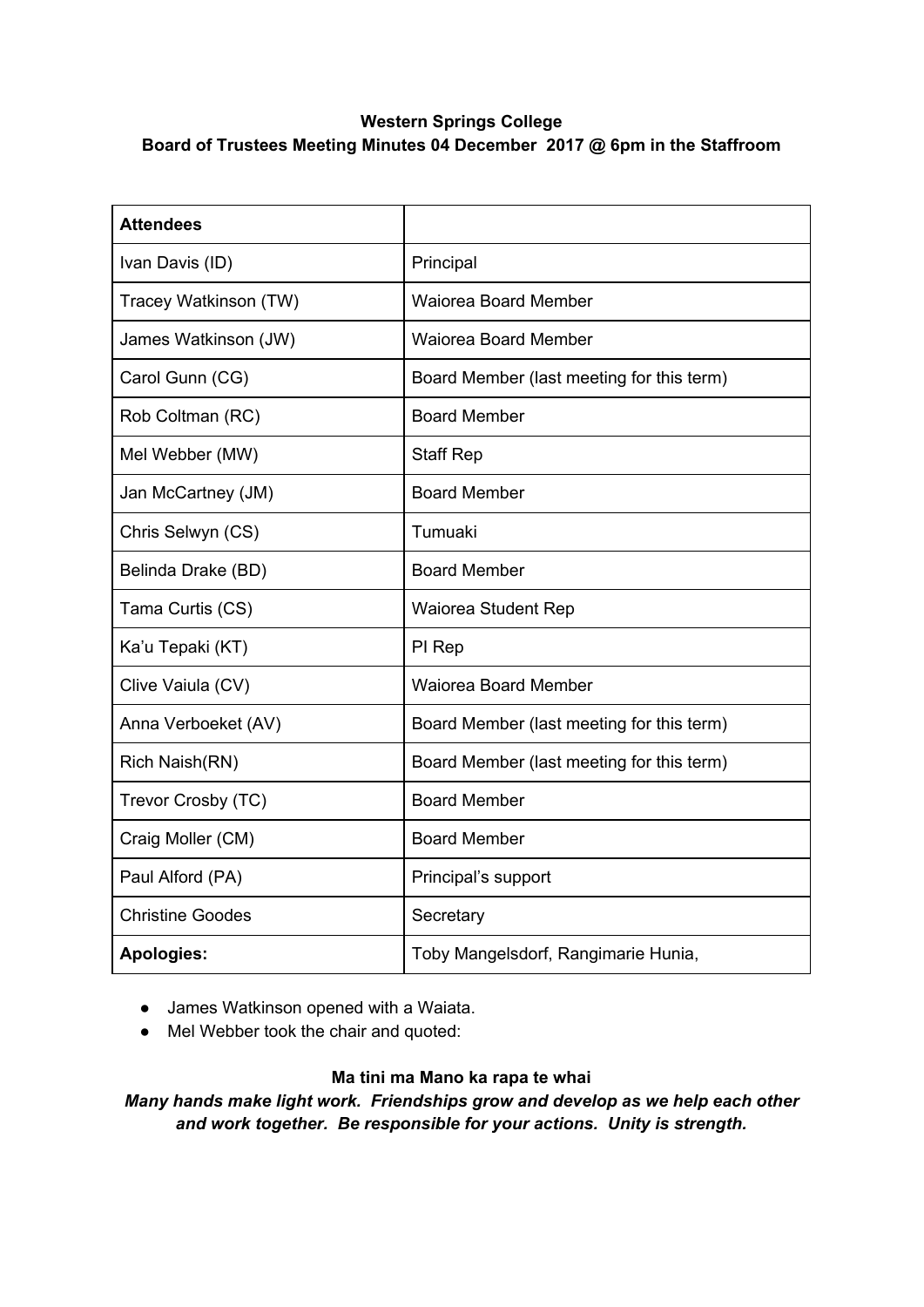|    | <b>Conflict of Interest:</b><br>JW declared that there was a perceived conflict of interest<br>between his board position and his position as the Principal's<br>Support Project Manager for the rebuild. He was therefore<br>resigning from his position on the board. JW will continue to<br>act as Principal's Support Project Manager for the rebuild.<br>The co-option Waiorea vacancy on the board that this<br>resignation leaves will be filled by February 2018.                                                                                                                                                                                                                                                                                                                                                                                                                                                                                                                                     | <b>Action</b> |
|----|---------------------------------------------------------------------------------------------------------------------------------------------------------------------------------------------------------------------------------------------------------------------------------------------------------------------------------------------------------------------------------------------------------------------------------------------------------------------------------------------------------------------------------------------------------------------------------------------------------------------------------------------------------------------------------------------------------------------------------------------------------------------------------------------------------------------------------------------------------------------------------------------------------------------------------------------------------------------------------------------------------------|---------------|
| 1. | <b>Principal's Report:</b><br>Taken as read.<br><b>Resolution 1:</b><br>That the board co-governance group comprising of Ivan, Rob,<br>Tracey, Chris, Trevor and Ray Webb as an advisor, meet to<br>approve next steps with an aim of submission of the new<br>Constitution to the Minister of Education by March 2018.<br>(passed unanimously by consensus)<br><b>Resolution 2:</b><br>That a committee comprising of Carol, Ivan, Belinda and Tracey<br>be tasked with the appointment of the new Executive<br><b>Officer/Business Manager.</b><br>(passed unanimously by consensus)                                                                                                                                                                                                                                                                                                                                                                                                                        |               |
| 2. | Kahui Ako:<br>PA acknowledged Ken Havill's original vision and updated the<br>board on the progress of the Kahui Ako.<br><b>Resolution 3:</b><br>That the Kahui Ako Memorandum of Understanding be ratified<br>by the Western Springs College Board.<br>(passed unanimously by consensus)<br><b>Resolution 4:</b><br>That the Board of Trustees delegates authority to the selection<br>and appointments' panel to; select their preferred candidate(s)<br>for the Community of Learning Leaders, and across school<br>teachers, in collaboration with guidance provided by 'New<br>Appointment National Panel' member. The selection panel then<br>makes recommendation to the employing Boards.<br>(passed unanimously by consensus)<br>The initial Stewardship Group (comprising Board of Trustees<br>$\bullet$<br>chairs and other interested trustees) have met to determine<br>the makeup of the selection panel.<br>The document was then signed by the Board Chair and the<br>$\bullet$<br>Principal. |               |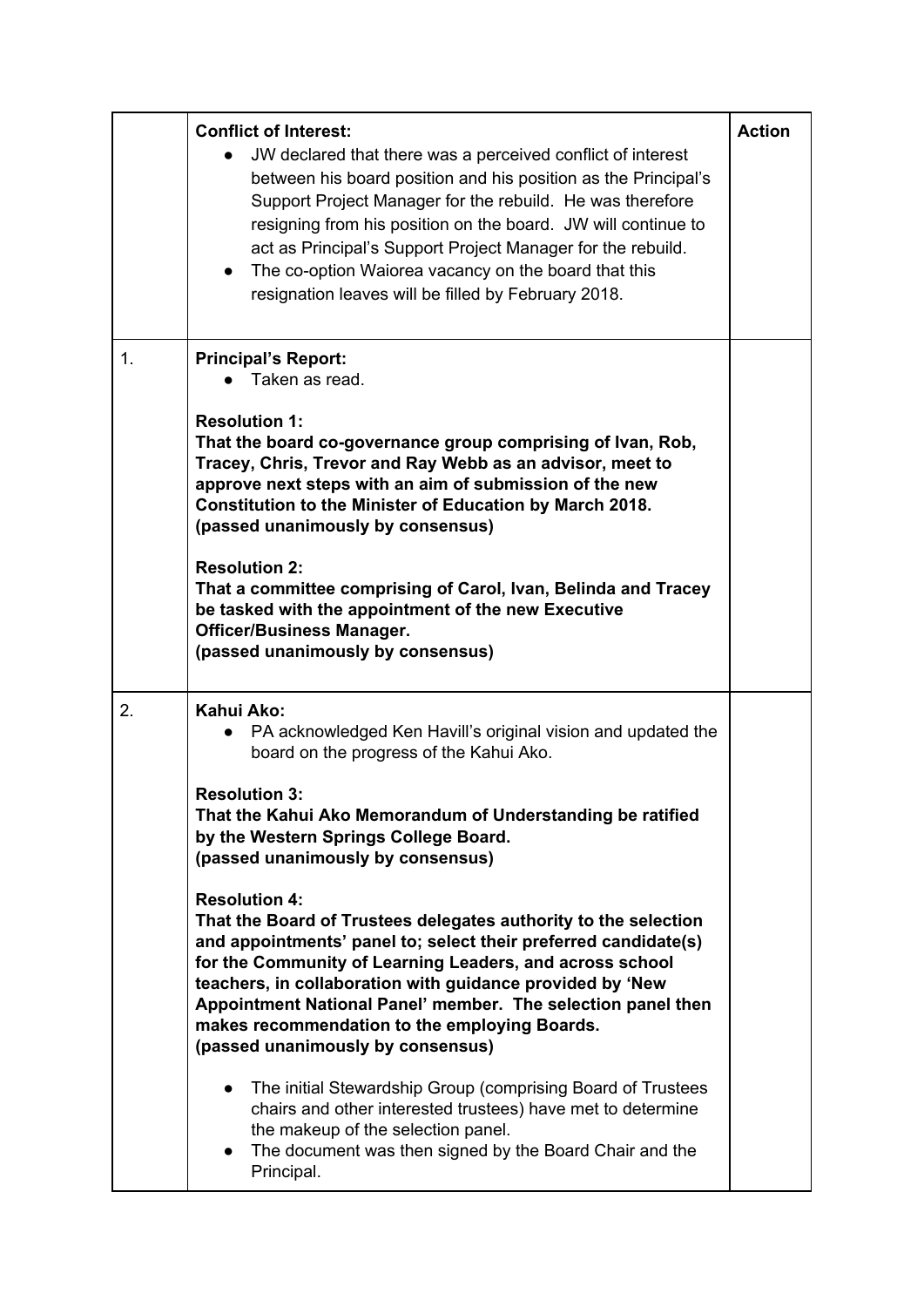|    | ID acknowledged PA's work in this connection.                                                                                                                                                                                                                                                                                                                                                                                                                                                                                                                                                                                                                                                                                                                                                                                                        |                  |
|----|------------------------------------------------------------------------------------------------------------------------------------------------------------------------------------------------------------------------------------------------------------------------------------------------------------------------------------------------------------------------------------------------------------------------------------------------------------------------------------------------------------------------------------------------------------------------------------------------------------------------------------------------------------------------------------------------------------------------------------------------------------------------------------------------------------------------------------------------------|------------------|
| 3. | <b>Draft Budget:</b><br>TC reported that a meeting was held today and the draft<br>budget was examined line by line with a view to supporting<br>strategic goals.<br>Draft budget showing a modest deficit at the moment.<br>$\bullet$<br>• It is expected that the deficit will be resolved during the year.<br>TC and AM acknowledged for their hard work.<br>$\bullet$                                                                                                                                                                                                                                                                                                                                                                                                                                                                            |                  |
| 4. | Projected Manager's Milestone Final 2017 Report:<br>ID noted that JW's support has been invaluable.<br><b>Resolution 5:</b><br>The Project Manager's Milestone Report is accepted.<br>(passed unanimously by consensus)                                                                                                                                                                                                                                                                                                                                                                                                                                                                                                                                                                                                                              |                  |
| 5. | <b>Monitoring:</b><br><b>Discipline:</b><br>Two suspension hearing since last meeting. One student<br>reinstated with conditions. Another student had the<br>suspension extended to next year.<br><b>Finance:</b><br>Minutes taken as read.<br><b>Policy:</b><br>There are two policies for the Board to have a look at. The Board<br>Induction Policy and Trustees' Code of Behaviour Policy. The<br>Student Restraint Policy needs a bit of tweaking. The committee<br>requested RC and JM to review the wording of this policy.<br><b>Student</b><br>Exams now finished.<br>TAPAC<br>Ministry will produce new drawings next year.<br>Maintaining the business while building is repaired will be a<br>$\bullet$<br>challenge.<br><b>Resolution 6:</b><br>That board accepts all written and verbal reports.<br>(passed unanimously by consensus) | RC&<br><b>JM</b> |
| 6  | <b>Administration:</b><br>The board is happy with BYOD meetings.<br>They would appreciate an email when papers are ready to be<br>$\bullet$<br>read.                                                                                                                                                                                                                                                                                                                                                                                                                                                                                                                                                                                                                                                                                                 |                  |